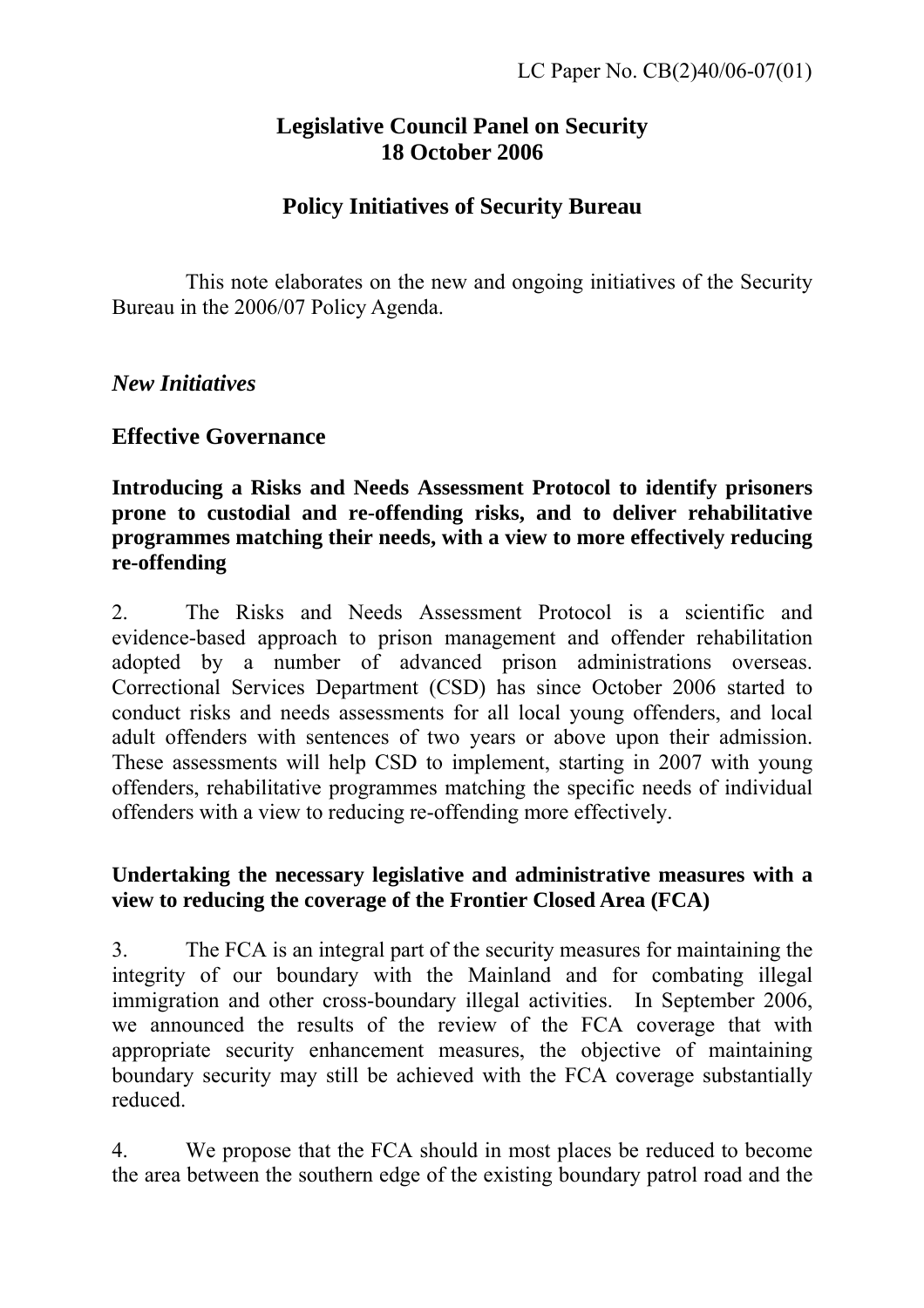boundary between Hong Kong and the Mainland. Closed area restrictions will continue to be maintained at areas of boundary crossings including the boundary control points and Sha Tau Kok town (where Chung Ying Street is located). This means a reduction of the FCA from about 2,800 to about 800 hectares. It is expected that over half of the residents within the current FCA will no longer need a closed area permit to enter or leave the excised area.

5. At present, the boundary patrol road is lined by a fence, mostly along the northern edge of the road. We propose to construct a secondary boundary fence on the other edge of the road, thereby enclosing the road and ensuring that the primary fence is free from deliberate or inadvertent interference. Upon the expected completion of the secondary boundary fence in around 2010, we will amend the Frontier Closed Area Order (Cap. 245A) to statutorily delineate the new FCA boundary.

6. In parallel with the preparation for the secondary boundary fence, the Planning Department will embark on a planning study for the land to be excluded from the FCA. The study will examine the development potential and constraints of the excised area and identify suitable future uses thereat, with a view to formulating a planning framework to guide the conservation and development of the area under the principle of sustainable development.

7. We are consulting the relevant parties, including Heung Yee Kuk, the District Councils concerned and the local representatives on the results of the review. We will report to the relevant Panels of the Legislative Council upon completion of the consultation.

## *Ongoing Initiatives*

## **Effective Governance**

### **Continuing discussions with the Mainland and other jurisdictions on bilateral co-operation relating to Mutual Legal Assistance in Criminal Matters (MLA), Surrender of Fugitive Offenders (SFO) and Transfer of Sentenced Persons (TSP)**

8. Hong Kong is committed to international cooperation in combating serious crimes. We have been extending our network of bilateral agreements with other jurisdictions on MLA, SFO and TSP. To date, Hong Kong has signed 20 agreements on MLA, 16 agreements on SFO and 8 agreements on TSP with other jurisdictions.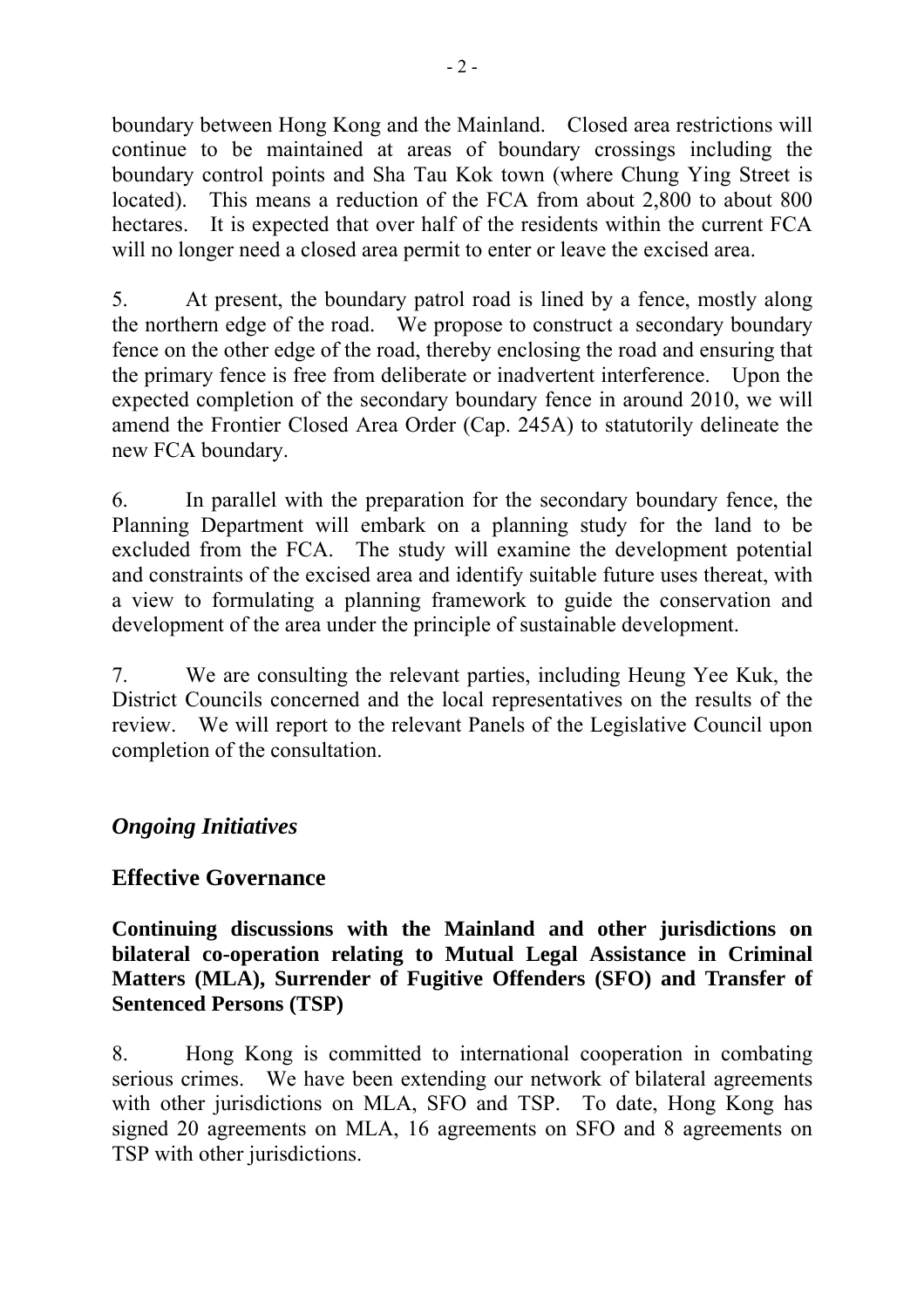9. We signed an MLA and an SFO Agreement with Germany in May 2006 and an SFO Agreement with the Republic of Korea in June 2006. We are preparing the necessary subsidiary legislation to implement these three Agreements. The TSP Arrangement with the Macau Special Administrative Region was signed on 20 May 2005, whereas the Transfer of Sentenced Persons (Amendment) (Macau) Ordinance came into operation on 1 December 2005.

10. Our discussions with the Mainland on the rendition and TSP arrangements continue. We will proceed with care and take full account of the differences in the legal and judicial systems between the two places and the complexities of the issues involved in the process.

### **Taking active steps to introduce a new type of passport featuring biometric capability in early 2007 to tie in with the expected first tide of applications for renewal of HKSAR passport valid for ten years from July 1997**

11. In order to enhance the security of the HKSAR passport and to safeguard the travel convenience enjoyed by its holders, we plan to introduce a new type of passport (HKSAR ePassport) embedded with a contactless integrated circuit chip. The chip contains the facial image of the passport holder as the biometric identifier pursuant to the standards specified by the International Civil Aviation Organization.

12. The Finance Committee has approved the commitment of funds for the project. The Immigration Department has been actively developing the passport issuing system. We plan to introduce HKSAR ePassports featuring biometric capability in early 2007 to tie in with the first tide of applications for renewal of HKSAR passports valid for ten years from July 1997.

## **Continuing the implementation of the face recognition system to facilitate the verification of identity of suspect visa applicants and arriving passengers**

13. Since its pilot launching in December 2004, the Face Recognition System has proven to be an effective system in identifying persons who attempted to circumvent immigration control by using different identities. The Immigration Department has installed the Face Recognition System at control points and visa offices, and will install this System at new control points.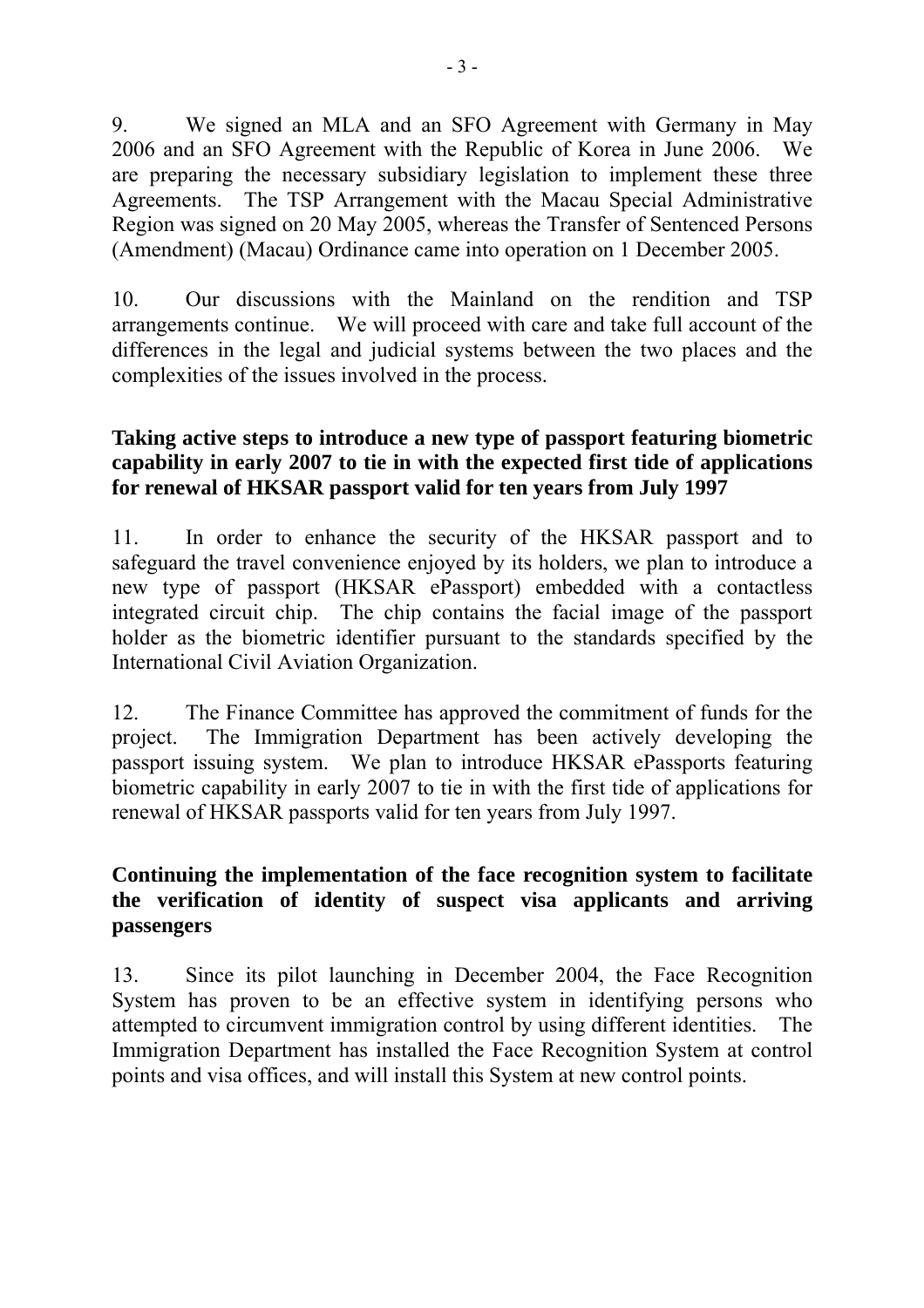**Putting into effect, through legislation and other means, the recommendations of the Financial Action Task Force on Money Laundering to further enhance our anti-money laundering and counter-terrorist financing regime** 

14. Hong Kong is committed to maintaining a robust regime to combat money laundering and terrorist financing. Our laws and practices are consistent with established international standards.

15. The Financial Action Task Force on Money Laundering (FATF) has revised its "40 + 9" Recommendations. Some elements of the Recommendations are already enshrined in the existing legislation. Our three financial regulators (Hong Kong Monetary Authority, Securities and Futures Commission and Office of Commissioner of Insurance) have also implemented many of the FATF Recommendations effectively in their respective sectors by administrative means.

16. As regards those recommendations which need to be put in place through new legislation, we are studying the legislative amendments required. Since it will affect a wide range of sectors, extensive consultations need to be held. As the FATF will conduct an intensive evaluation on our Hong Kong's anti-money laundering regime in 2007/2008, we are planning to take into account comments or recommendations that the evaluation report would make before finalising our legislative proposals.

## **Continuing to ensure that our legislative regime for combating terrorism is current and meets the need of changing circumstances**

17. We are finalizing the subsidiary legislation to give effect to the requirements in respect of extradition and provision of mutual legal assistance under the relevant international conventions against terrorism. Our plan is to submit them to the Legislative Council for scrutiny in the 2006/2007 legislative session. We are also taking steps to bring the United Nations (Anti-Terrorism Measures) Ordinance (Cap. 575) into full operation and will consult the Panel on Security in due course.

## **Continuing to seek long-term solutions to address the problems of overcrowding and outdated facilities in our penal institutions**

18. The new Lai Chi Kok Correctional Institution with 650 penal places commenced operation in July 2006. In the same month, the Finance Committee approved the funding for the redevelopment of the Lo Wu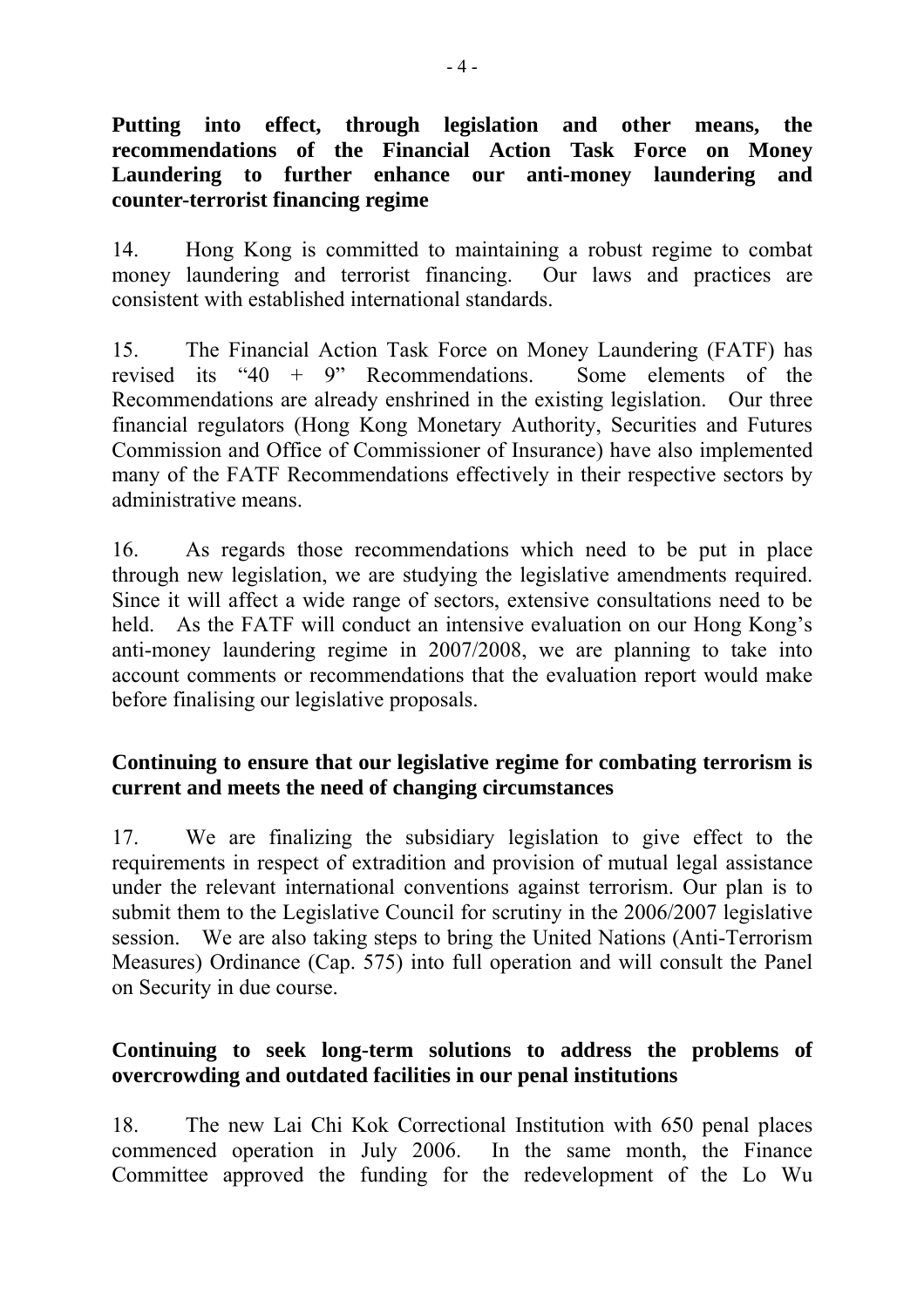Correctional Institution to provide 1 400 penal places by the end of 2009. The project will commence in April 2007. We will continue to study other prison redevelopment possibilities, including the feasibility to redevelop the Chi Ma Wan institutions.

#### **Issuing the Smart Identity Card in phases starting from mid-2003 to enhance security, facilitate boundary crossing, and provide other value-added services**

19. The territory-wide identity card replacement exercise, under which Hong Kong residents replace their old identity cards by age groups, has been running smoothly since August 2003. As at late September 2006, 19 out of the 24 replacement phases had been completed and some 4.5 million residents were issued with smart identity cards. The replacement exercise will be completed by end March 2007 as scheduled.

20. The use of smart identity cards and fingerprint recognition technologies has enabled the Immigration Department to introduce Automated Passenger and Automated Vehicle Clearance systems in phases since end 2004.

## **Providing a legal basis for the existing police complaints system by making the Independent Police Complaints Council a statutory body**

21. We have been working on the proposal to provide a legal basis for the police complaints system by making the Independent Police Complaints Council (IPCC) a statutory body. The composition, functions and powers of the IPCC will be specified in law.

22. We consulted the Panel on our proposal in June 2006. Under the proposal, all investigations conducted by Complaints Against Police Office (CAPO) of the Police Force will be reviewed and monitored by the IPCC. The IPCC will be able to exercise statutory powers to interview witnesses, complainants and complainees in connection with its review of CAPO investigations; conduct scheduled and surprise visits to observe CAPO investigations; and require CAPO to re-investigate any complaint. We are consulting IPCC on the content of the draft Bill.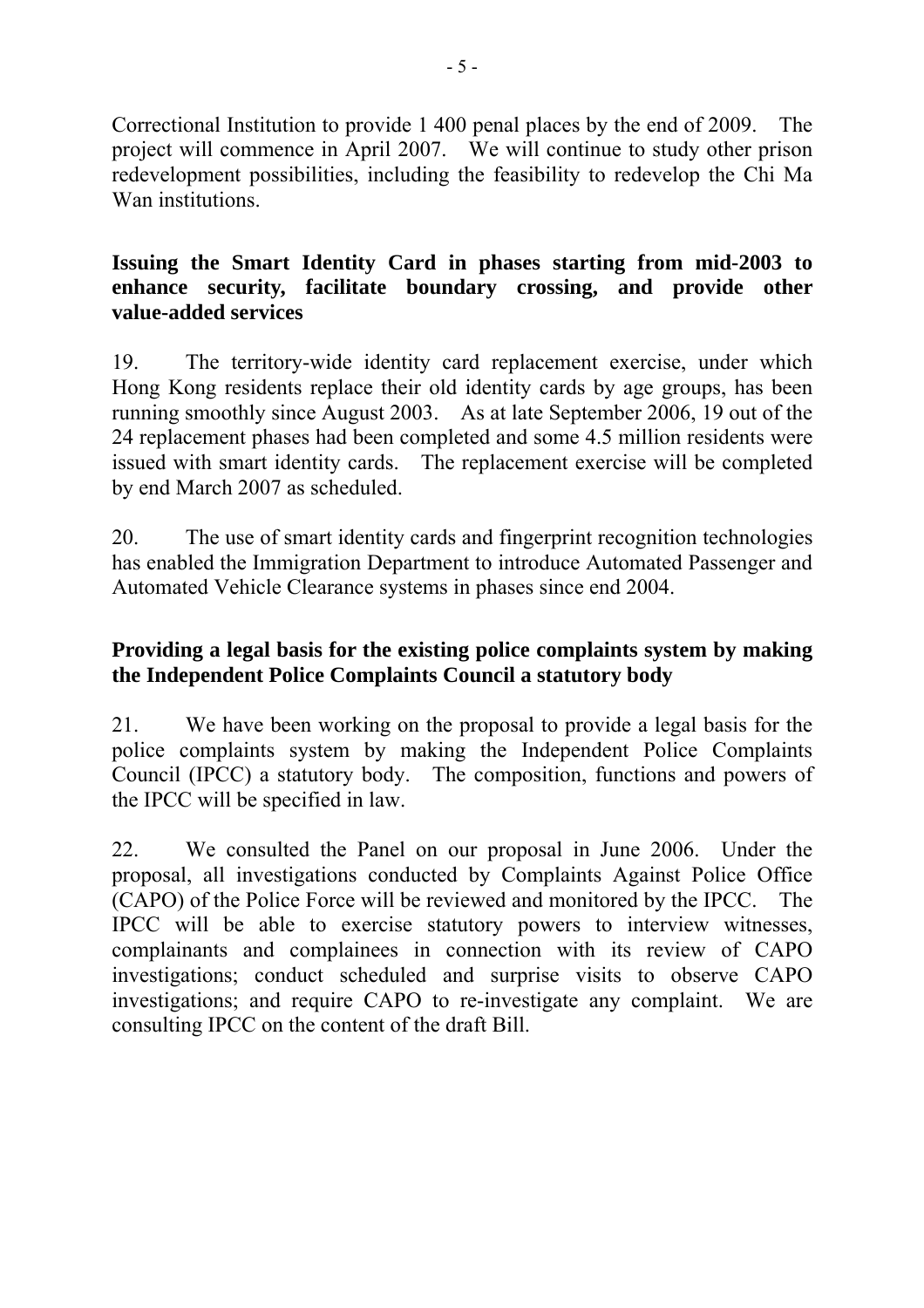## **Vibrant Economy**

**Pursuing a series of measures to facilitate the movement of people and goods across the boundary including the establishment of a new boundary control point for the Hong Kong-Shenzhen Western Corridor and installation of automated passenger, vehicle and cargo clearance systems (also known as e-Channels)** 

23. Hong Kong and Shenzhen sides will continue to press ahead with the construction of the new control point for the Hong Kong-Shenzhen Western Corridor and subsequent preparatory work, with a view to commissioning the Hong Kong-Shenzhen Western Corridor in July 2007. Subject to resolution of the Central Authorization under which Hong Kong would be authorized to exercise jurisdiction over the Hong Kong Port Area at the new control point, we aim to introduce the co-location legislation (i.e. the Hong Kong Port Areas Bill) into the Legislative Council within this year.

24. To enhance the efficiency of immigration clearance, the Immigration Department has completed the installation of about 240 e-Channels for passengers at 8 control points in June 2006. Over 78 million passengers have used the e-Channels since their installation from December 2004. All e-Channels for vehicles, 40 in total, have been rolled out to 3 vehicular control points.

25. Document of Identity holders and certain categories of non-permanent residents holding smart identity cards can now use the e-Channels. Plans are in place to extend the e-Channels to frequent visitors.

### **Appointing civil celebrants to facilitate private sector participation in the solemnisation of marriages and to provide greater flexibility and convenience to members of the public**

26. The Marriage (Introduction of Civil Celebrants of Marriages and General Amendment) Ordinance came into operation on 13 March 2006. The scheme has facilitated private sector participation in the solemnisation of marriages and provided greater flexibility and convenience to members of the public. By end September 2006, some 1 000 civil celebrants have been appointed.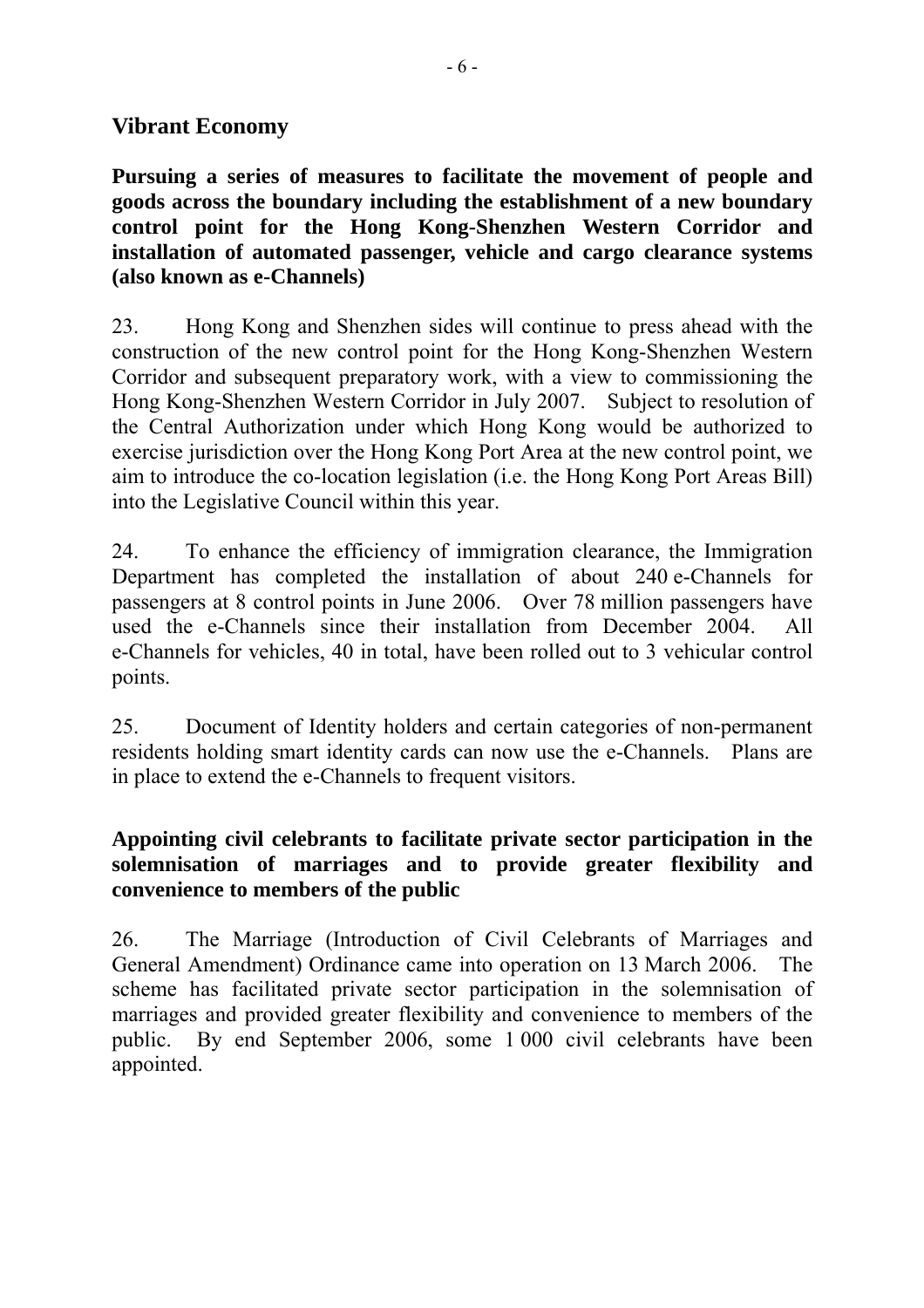#### **Caring and Just Society**

### **Stepping up enforcement action and publicity to combat illegal employment**

27. The Government spares no effort in combating illegal employment so as to protect job opportunities for the local workforce. We will continue to take a three-pronged approach to combat illegal employment through tackling the problem at source, ensuring effective law enforcement and stepping up publicity and education.

28. The law enforcement departments maintain close liaison and cooperation with Mainland authorities to minimize the chance of entry of doubtful visitors. Particulars of Mainland visitors found working illegally in Hong Kong are passed to Mainland authorities so that their subsequent applications to visit Hong Kong can be subject to closer scrutiny. Where the situation warrants, Mainland authorities may reject an application for a period of two to five years. Furthermore, frontline officers of Immigration Department at various control points carry out close examination to prevent persons with dubious intentions from entering Hong Kong.

29. To enhance coordination amongst various departments and take more effective actions against Mainlanders working illegally or engaging in other unlawful activities in Hong Kong, the Government established an Inter-departmental Task Force in April 2003. The Inter-departmental Task Force devises proactive and pre-emptive strategies, facilitates regular exchange of information and coordinates enforcement efforts amongst departments. The Immigration Department also established an Anti-illegal Workers Combat Squad in January 2005 responsible for conducting undercover patrol duties at black spots of illegal workers, and taking immediate actions on reports or intelligence received.

30. The relevant departments maintain vigorous enforcement actions against illegal employment, including inspections at factories, restaurants, business establishments and black spots of illegal employment.

31. Apart from taking enforcement actions, the Government carries out publicity programmes against illegal employment. TV and Radio Announcement of Public Interest, Government websites, posters and leaflets are used to raise public awareness of the serious consequence of employing illegal workers and undertaking unapproved employment. We work with the relevant industries to disseminate the message. The public is encouraged to provide information on illegal employment.